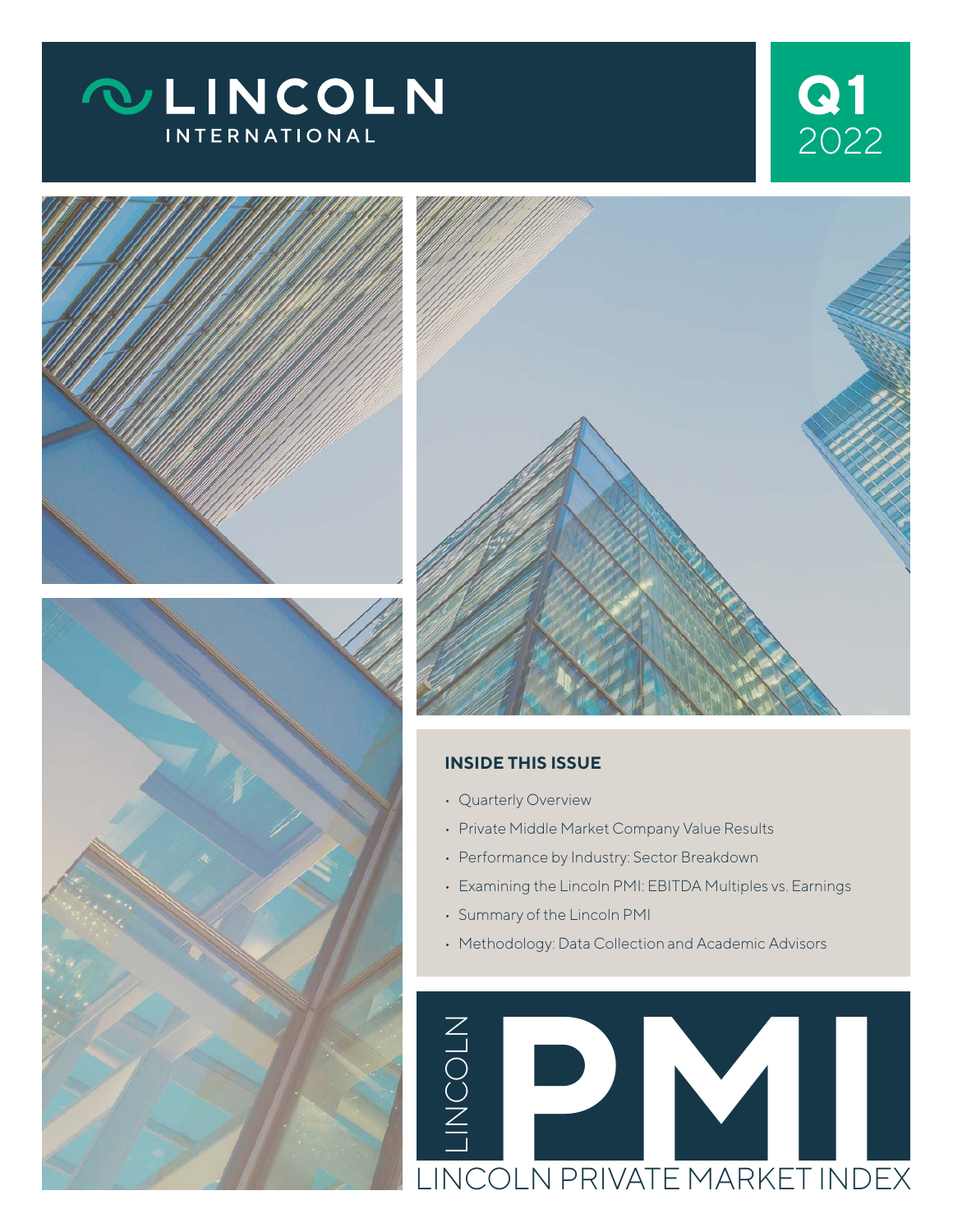







#### PRIVATE COMPANY ENTERPRISE VALUES INCREASED AGAIN TO NEW RECORD HIGHS IN Q1

Lincoln International's 19th edition of the Lincoln Private Market Index (Lincoln PMI) reveals that in Q1 2022, private market enterprise values increased 1.7%. Fundamental performance remained the driver of growth in Q1 2022, as multiple contraction partially offset earnings growth in the Lincoln PMI during the quarter. Contrary to the increase in the Lincoln PMI, the S&P 500 EV declined during Q1 by 4.5%, reversing the S&P's superior performance in Q4 2021. While most industries in the Lincoln PMI grew to start the year, the volatility of the public technology companies began to impact the valuations of the private technology companies as the technology industry experienced only its second decline in value since Q1 2016.

### ABOUT THE LINCOLN PRIVATE MARKET INDEX

The Lincoln PMI is a first-of-its-kind index measuring changes in the enterprise values (EVs) of private companies over time, and a barometer of the performance of private companies generally. The Lincoln PMI enables private equity firms and other investors to benchmark how private company investments are performing against peers, and how this performance correlates to the S&P 500.

Lincoln designed the Lincoln PMI to solve this problem by measuring the quarterly change in enterprise values for private companies primarily owned by private equity firms. Enterprise value is the sum of a company's equity value and debt.

#### **QUARTERLY OVERVIEW**

- 19th Edition: Covers Q1 2022
- Measures quarterly changes in the enterprise values of approximately 500 private companies, based on a population of approximately 3,500 companies primarily owned by private equity firms with a median EBITDA of approximately \$35 million
- Analyzes the impact from the change in company earnings versus market valuation multiples
- Assess the change in value for six industry sectors

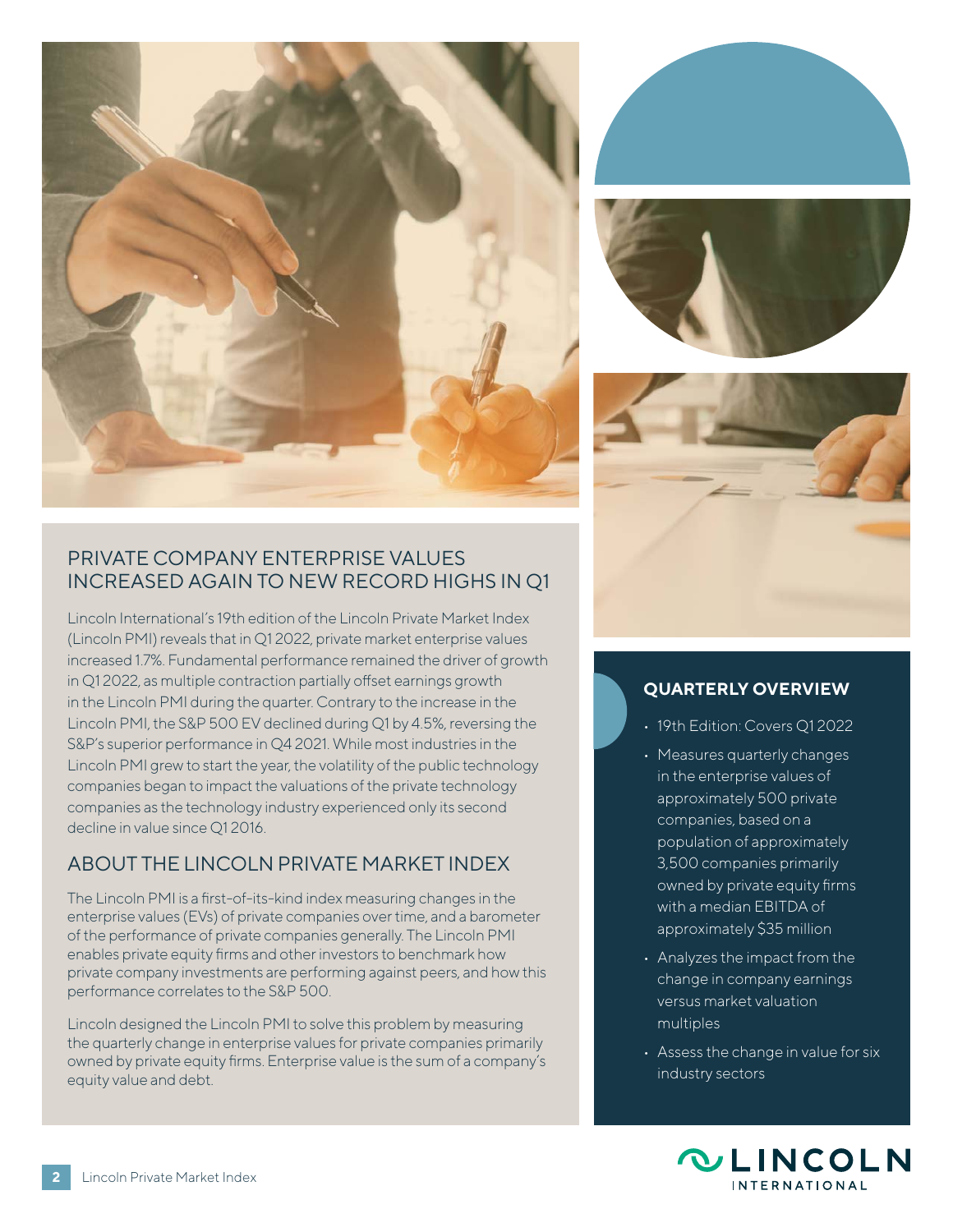### RESULTS<sup>.</sup> **Private Markets Somewhat Insulated Amidst Public Market Volatility**



**(NOTE:** Both the Lincoln PMI and S&P 500 EV returns above reflect enterprise values) (S&P 500 EV excludes financial companies for which enterprise value is generally not meaningful; including such companies produces similar results)

|                         | Q1'22 LTM  |  |
|-------------------------|------------|--|
| Lincoln PMI             | 1.7% 18.8% |  |
| S&P 500 EV (4.5%) 12.2% |            |  |

Starting at a value of 10,000 as of March 31, 2014, the Lincoln PMI has increased 93.4% cumulatively to 19,337, as of March 31, 2022. The Lincoln PMI grew at a compound annual growth rate of 8.6% since inception as compared to 10.5% for the enterprise values of the S&P 500.

- While in 2021 the Lincoln PMI grew by 23.5%, the S&P 500 enterprise values grew just 22.5%. The private markets continued to outperform the public markets to start 2022, despite the public markets entering "correction" territory, the private markets remained comparatively insulated. However, according to a recent live survey of approximately 100 alternative asset investment professionals conducted by Lincoln, approximately two-thirds believed that private company enterprise values will decline by the end of 2022.
- The Lincoln PMI shows that private company enterprise values remain less volatile than those of the S&P 500; the Lincoln PMI's volatility is less than half that of the S&P 500 EV index as multiples have tended to be more stable than public company multiples. As a result, the Sharpe Ratio, which measures excess return per unit of risk, of the Lincoln PMI is superior to that of the S&P 500 EV index.
- While the Lincoln PMI shows a relatively lower growth in enterprise value since inception as compared to the S&P 500, private equity owned companies traditionally have more leverage than public companies and, therefore, generate relatively greater equity gains.



2022

**1**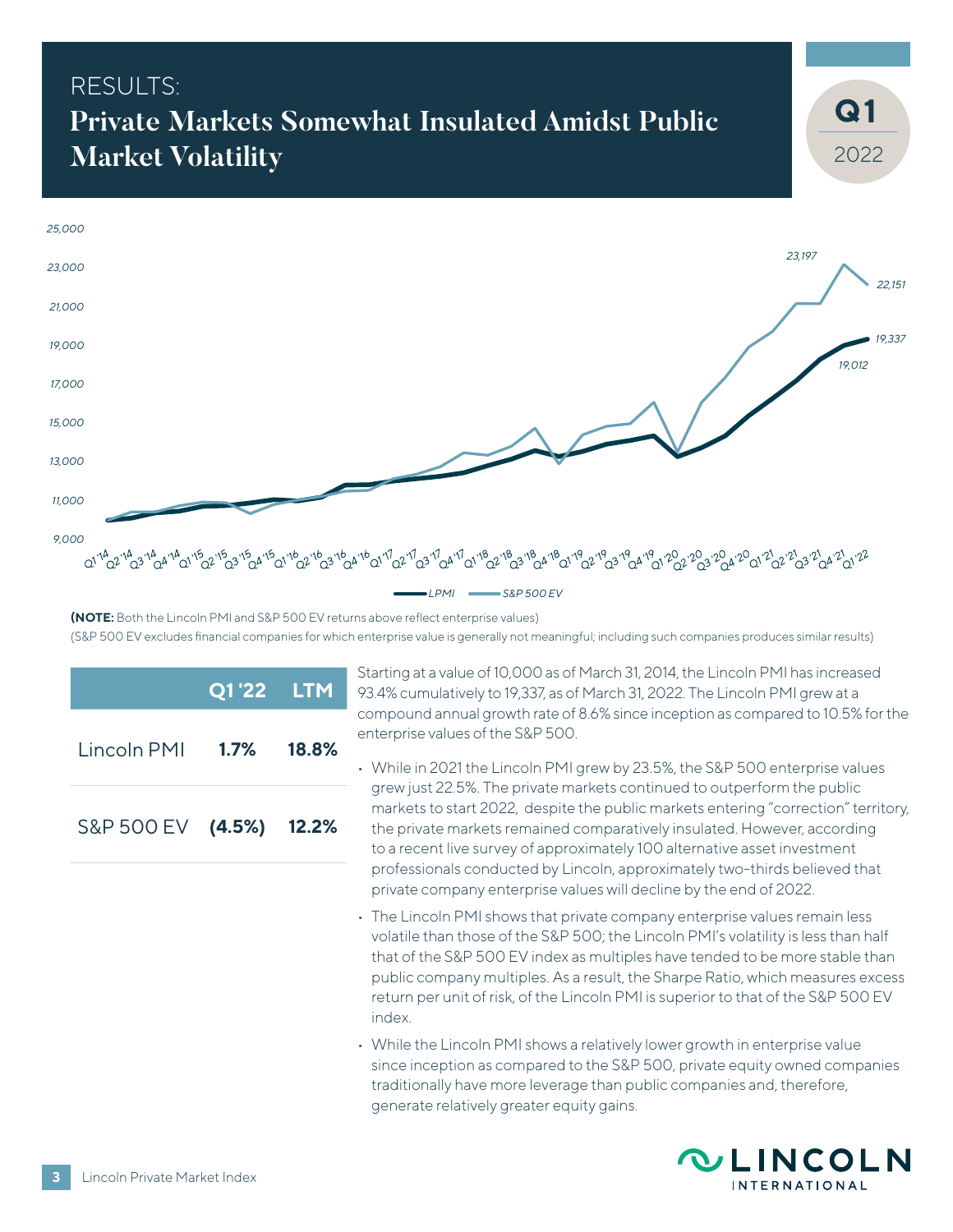### SECTOR BREAKDOWN: **Growth Slowed Across Industries with Technology Even Declining**



| <b>Industry</b>     | Q12022    | <b>LTM</b> |
|---------------------|-----------|------------|
| <b>Bus Services</b> | 3.4%      | 35.0%      |
| Consumer            | 0.7%      | 14.7%      |
| Energy              | 3.1%      | 28.0%      |
| Healthcare          | 1.4%      | 13.1%      |
| Industrials         | 6.0%      | 17.2%      |
| Technology          | $(0.1\%)$ | 13.5%      |

While growth slowed in most industries, the volatility of the public technology markets began to seep into the private markets as technology companies' enterprise values were effectively flat, ceasing the rampant growth of the last two years. The slight decline was only the second quarter in the last five years when the technology industry experienced a decline in enterprise value.

Consumer enterprise value growth continued to lag behind the rest of the private markets as the industry perhaps most directly impacted by persistent supply chain headwinds, labor shortages and inflationary pressures. The same trend was true for public markets as well as consumer discretionary companies experienced some of the largest declines to start 2022.

Conversely, energy continued to grow at above-average rates and was up approximately 50% from its trough six quarters ago. The energy segment has been the beneficiary of some of these inflationary pressures as energy prices remain elevated; this references not just oil and gas prices, but other commodities too. Only business services outperformed the energy segment over this stretch of time.



2022

**1**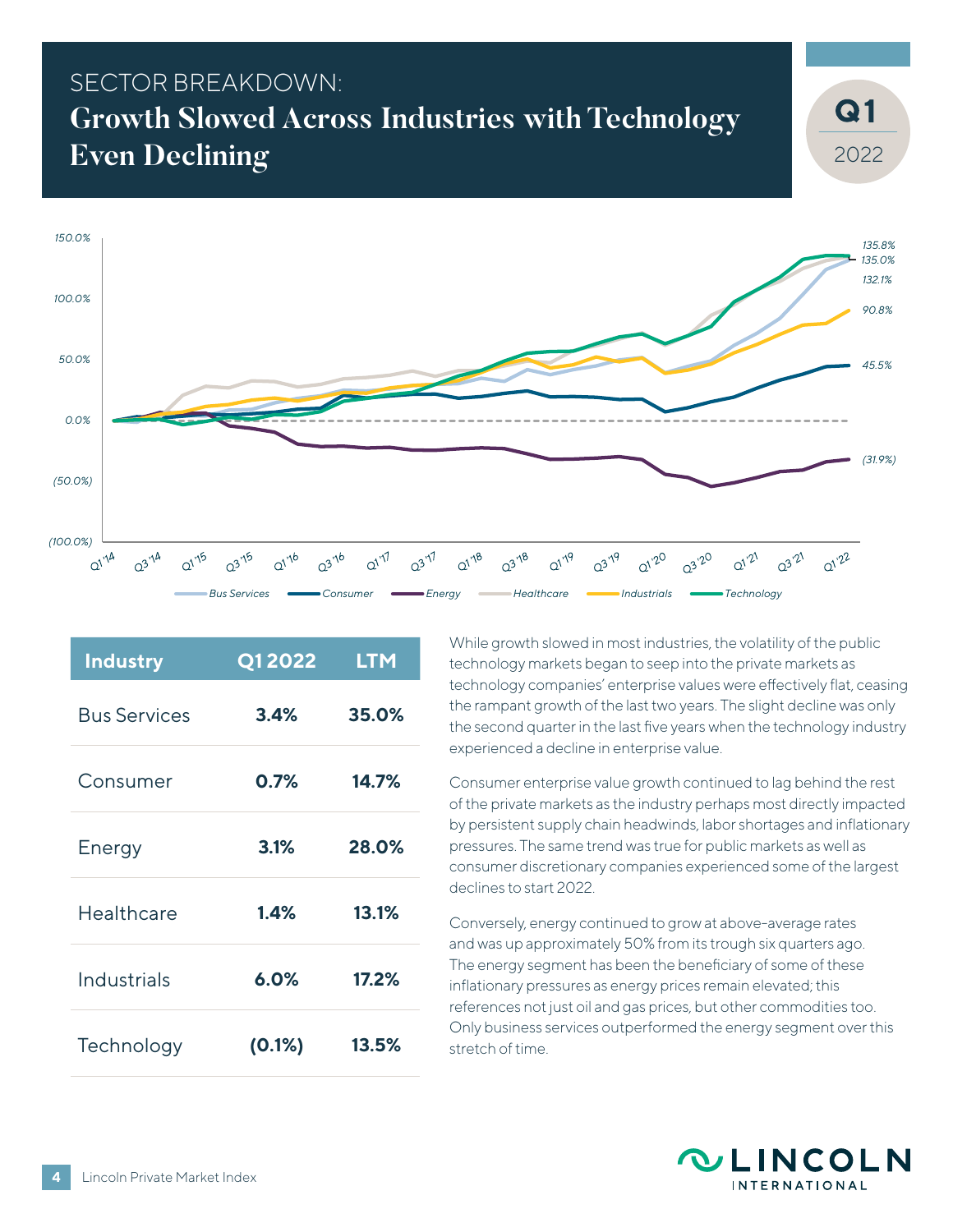### EXAMINING THE LINCOLN PMI: **Examining the Lincoln PMI - EBITDA Multiples versus Earnings**



**~40%+**

Expansion of Lincoln PMI valuation multiples since Q1 2014

The grey line in the above graph indicates the quarterly change in Lincoln PMI enterprise values; this change is based on changes in performance (i.e., EBITDA) combined with the change in EBITDA multiples.

Lincoln PMI enterprise values grew at lower rates in Q1 2022 as compared to the previous six quarters, as earnings growth was partially offset by multiple contraction during the quarter. This was the same trend that persisted for the last three quarters. The significant amount of dry powder in the private markets has helped stabilize multiples relative to the public market volatility.

"While we have historically observed that the public markets are often a leading indicator for the private markets, the private markets have consistently proven to be less volatile," noted Steve Kaplan, Neubauer Distinguished Service Professor of Entrepreneurship and Finance at the University of Chicago Booth School of Business, who assists and advises on the Lincoln PMI. "Fundamental performance and private companies' ability to weather the storm of cost pressures will likely define valuations of the private markets in the rest of 2022."



2022

**1**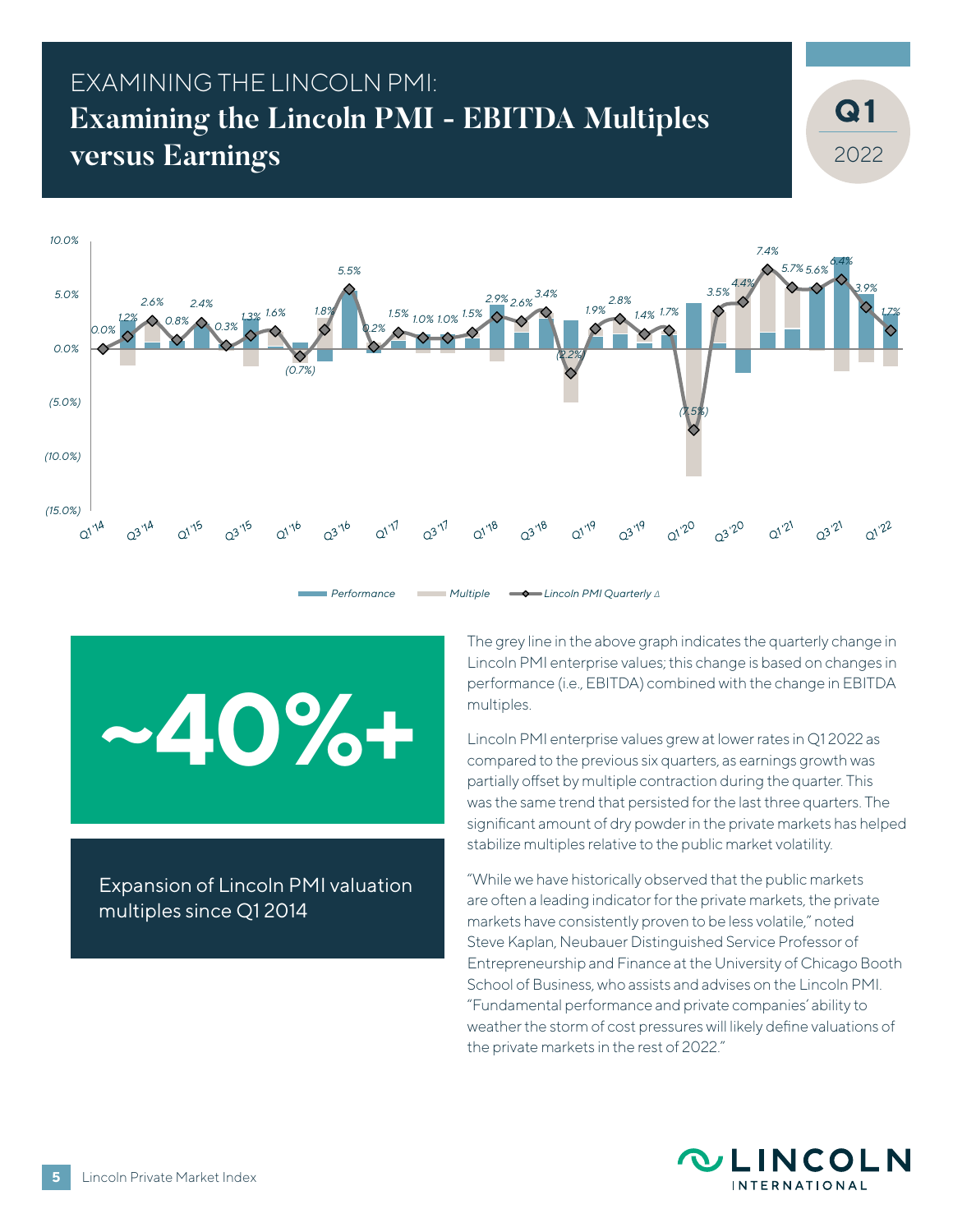### **1** SUMMARY: **The Lincoln PMI**



#### GENERAL OBSERVATIONS:

- Private company enterprise values again grew to record levels in Q1 2022 as the Lincoln PMI increased 1.7%. The index has increased 34.7% from pre-pandemic levels observed in Q4 2019 but growth has slowed for three straight quarters.
- In 2021, the Lincoln PMI's growth outpaced that of the S&P 500's enterprise values as the Lincoln PMI grew by 23.5% in 2021 as opposed to the S&P 500's enterprise values which grew 22.5% and this trend continued in Q1 2022 as S&P 500 enterprise values declined while the Lincoln PMI increased.
- Since its inception in Q1 2014, the Lincoln PMI has shown that private company enterprise value multiples have been less volatile than public company multiples and that earnings are the primary factor driving long term value creation.

#### ENTERPRISE VALUE RESULTS:

- Heading into 2022, private market valuations hinged on whether companies can execute on projected growth while also mitigating cost pressures caused by supply chain issues, labor shortages and inflationary pressures; however, these headwinds are posing greater and greater risks to growth initiatives.
- In Q1 2022, both the Lincoln PMI and S&P 500 EV indices benefitted from improved operating results; however, multiple contraction was notably more material in the public markets.
- Fundamental performance remains the primary driver of long-term enterprise value growth in the Lincoln PMI; more volatile times prove this out as the Lincoln PMI benefited from the greater stability of private market multiples and thus outperformed the S&P 500 EV.

#### INDUSTRY BREAKDOWN ON AN ENTERPRISE VALUE BASIS:

- Although growth slowed across most industries, business services and energy, two industries with less direct exposure to inflationary and supply chain pressures, continued to grow at above-average rates.
- Those industries facing slowing growth and the greatest degree of concern regarding near-term growth potential, specifically consumer, were also facing multiple contraction and lagging the rest of the private markets.



- Enables investors in private companies, including private equity firms, to benchmark their investments against their peers and the S&P 500 on both enterprise value and equity value bases;
- Demonstrates that private companies generate returns comparable to major public stock market indices with less volatility;
- Offers many unique valuation insights into the fair value of private companies for a wide array of stakeholders and investors; and
- Represents a significant enhancement to the information available to investors in private companies.

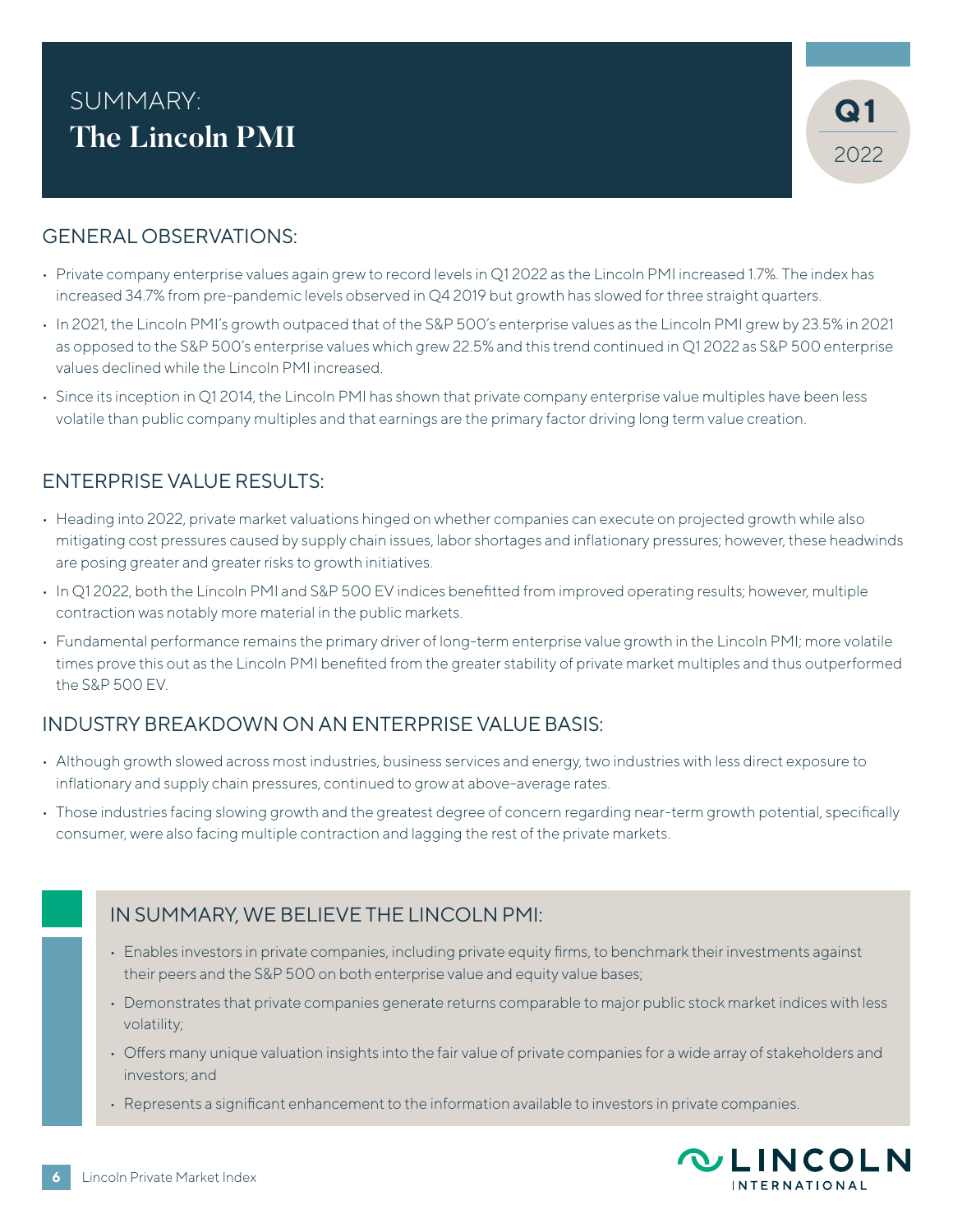### METHODOLOGY: **1 Source of Data and Sample Size**



#### SOURCE OF DATA AND SAMPLE SIZE

On a quarterly basis, Lincoln determines the enterprise fair value of over 3,500 portfolio companies for over 125 sponsors (i.e., private equity groups and lenders to private equity groups). These portfolio companies report quarterly financial results to the sponsor or lender. Lincoln obtains this information and determines the appropriate enterprise value multiple so as to compute the enterprise value in accordance with the fair value measurement principles of generally accepted accounting principles. In assessing enterprise value, Lincoln relies on well accepted valuation methodologies such as the market approach and income approach considering each company's historical and projected performance and other qualitative and quantitative factors. Finally, each valuation is then vetted by auditors, company management, boards of directors and regulators. Upon concluding each quarterly valuation cycle, Lincoln aggregates the underlying financial performance and enterprise value data for analysis.

To construct the Lincoln PMI, Lincoln selects a subsection of the companies valued each quarter, including private companies each generating earnings before interest, taxes, depreciation and amortization of less than \$100.0 million, disregarding venture-stage businesses and non-operating entities, such as special purpose entities that own real estate and specialty finance assets.

For more information, visit *[www.lincolninternational.com/services/valuations-and-opinions/lincolnmmi](http://www.lincolninternational.com/services/valuations-and-opinions/lincolnpmi)*

**3,500**

Portfolio companies are evaluated by Lincoln on a quarterly basis to determine their Enterprise Fair Value **~125**

Sponsors participate in Lincoln PMI i.e. private equity groups & lenders to private equity groups

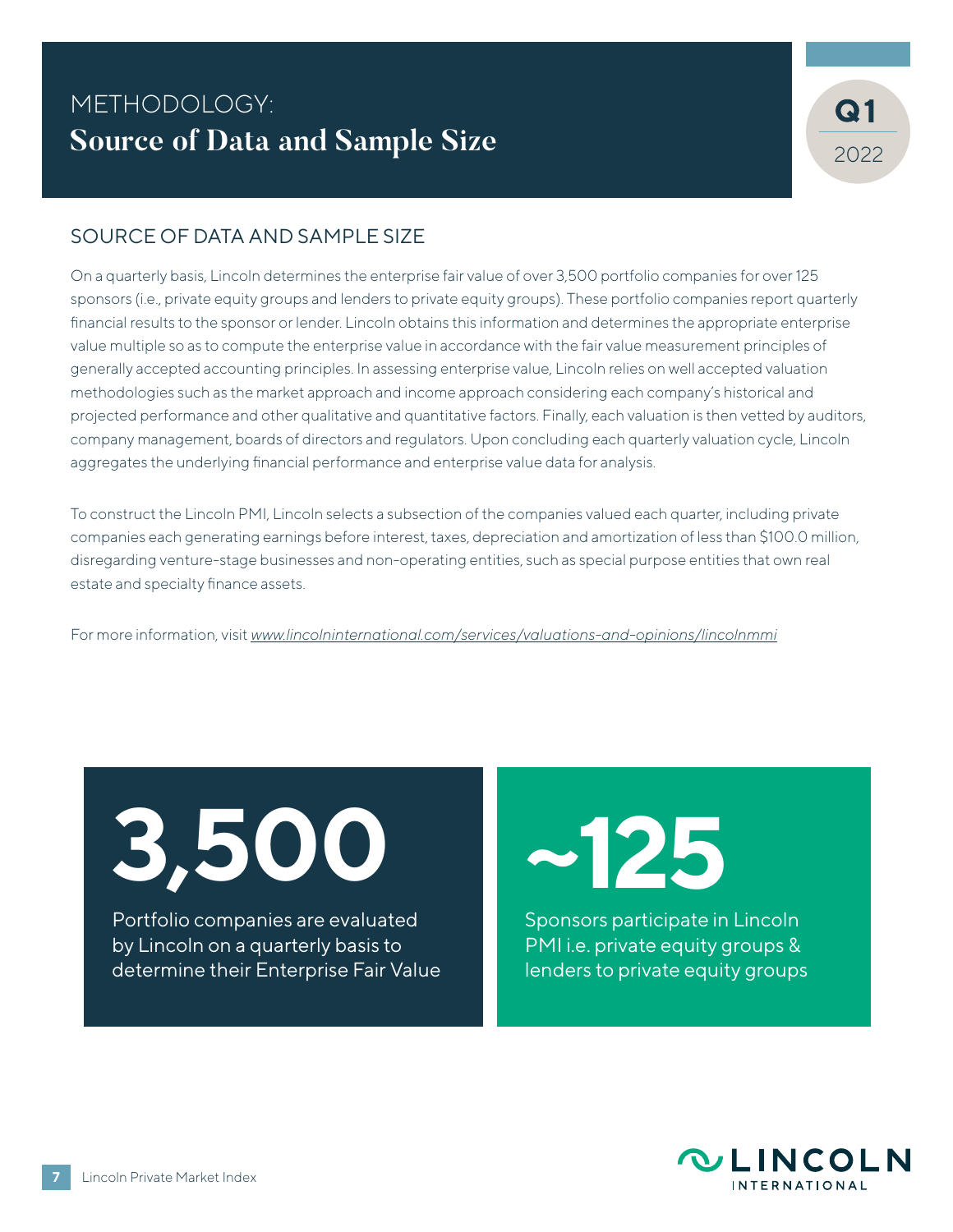### METHODOLOGY: **Academic Advisors**







#### PROFESSOR STEVEN KAPLAN

Professor Steven Kaplan is a Senior Advisor to Lincoln's Valuations and Opinions Group. He is the Neubauer Family Distinguished Service Professor of Entrepreneurship and Finance and Kessenich E.P. Faculty Director at the Polsky Center for Entrepreneurship and Innovation at the University of Chicago Booth School of Business. Among other courses, Professor Kaplan teaches advanced Master of Business Administration and executive courses in entrepreneurial finance and private equity, corporate finance, corporate governance and wealth management. Professor Kaplan conducts research on a wide array of issues in private equity, venture capital, corporate governance, boards of directors, mergers and acquisitions and corporate finance. He has been a member of the Chicago Booth faculty since 1988.

Professor Kaplan serves on the board of Morningstar and several fund and company advisory boards. He is also a Research Associate at the National Bureau of Economic Research and an Associate Editor of the *Journal of Financial Economics.*

Professor Kaplan received a Bachelor of Arts, summa cum laude, in applied mathematics and economics from Harvard College and earned a Doctor of Philosophy in business economics from Harvard University.

#### PROFESSOR MICHAEL MINNIS

Professor Michael Minnis is a Senior Advisor to Lincoln's Valuations and Opinions Group. He is a Professor of Accounting at the University of Chicago Booth School of Business, where he researches the role of accounting information in allocating investment efficiently by both managers and capital providers. His recent research focuses on understanding the role of privately held companies in the U.S. economy and how these firms use financial reporting to access, deploy and manage capital. He particularly enjoys identifying unique data and methods to empirically examine issues in a novel way.

In January 2018, Professor Minnis became a member of the Private Company Council, the primary advisory council to the Financial Accounting Standards Board (FASB) on private company issues. Professor Minnis received his Ph.D. from the University of Michigan and his Bachelor of Science from the University of Illinois, where he graduated with highest honors.



.